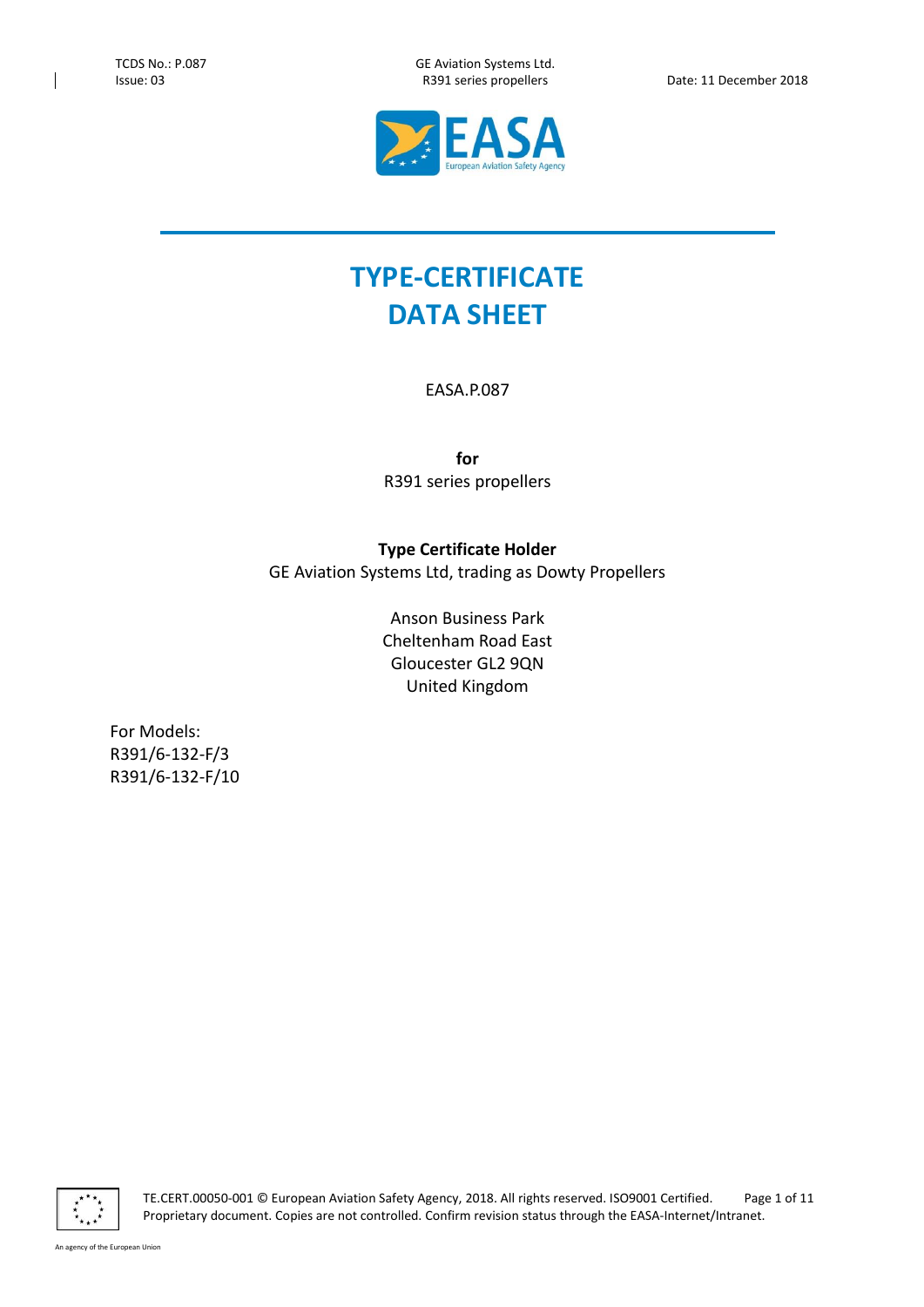Intentionally left blank



TE.CERT.00050-001 © European Aviation Safety Agency, 2018. All rights reserved. ISO9001 Certified. Page 2 of 11 Proprietary document. Copies are not controlled. Confirm revision status through the EASA-Internet/Intranet.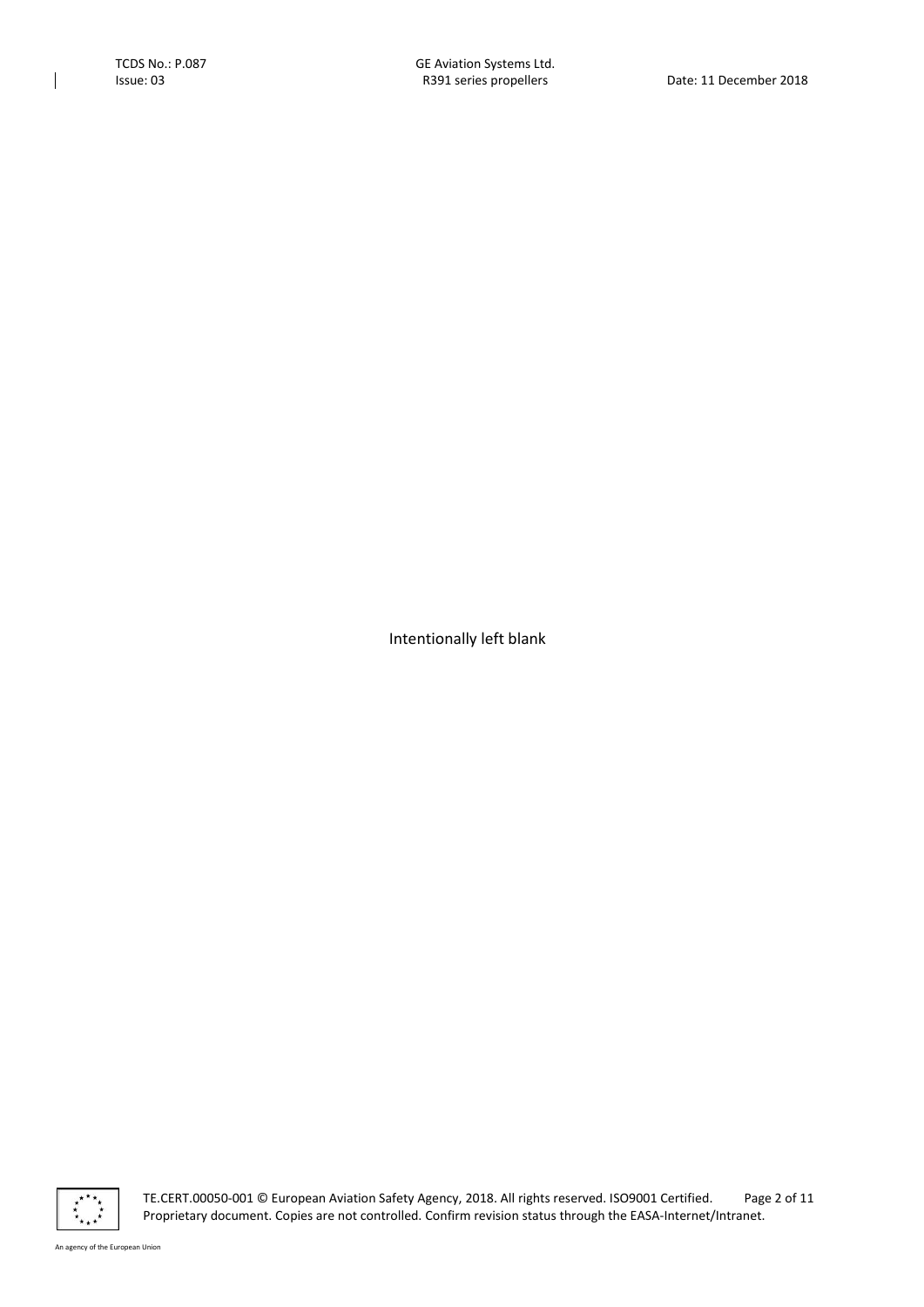# **TABLE OF CONTENTS**

| 1. Reference Date for determining the applicable airworthiness requirements  4 |  |
|--------------------------------------------------------------------------------|--|
|                                                                                |  |
|                                                                                |  |
|                                                                                |  |
|                                                                                |  |
|                                                                                |  |
|                                                                                |  |
|                                                                                |  |
|                                                                                |  |
|                                                                                |  |
|                                                                                |  |
|                                                                                |  |
|                                                                                |  |
|                                                                                |  |
|                                                                                |  |
|                                                                                |  |
|                                                                                |  |
|                                                                                |  |
|                                                                                |  |
|                                                                                |  |
|                                                                                |  |
|                                                                                |  |
|                                                                                |  |
|                                                                                |  |
|                                                                                |  |
|                                                                                |  |
|                                                                                |  |
|                                                                                |  |

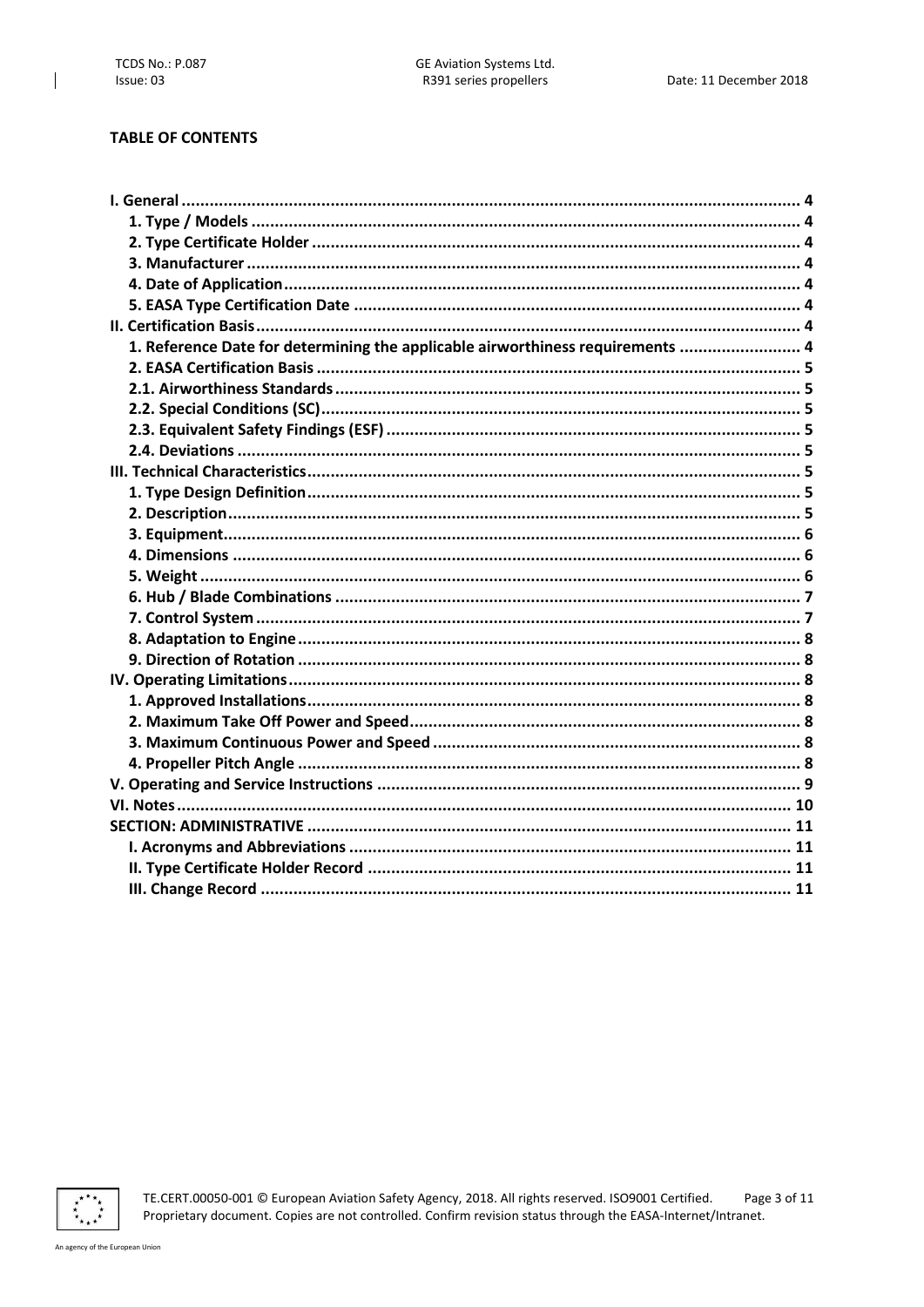## <span id="page-3-0"></span>**I. General**

### <span id="page-3-1"></span>**1. Type / Models**

R391 / R391/6-132-F/3 and R391/6-132-F/10

### <span id="page-3-2"></span>**2. Type Certificate Holder**

GE Aviation Systems Ltd, trading as Dowty Propellers Anson Business Park Cheltenham Road East Gloucester GL2 9QN United Kingdom

Design Organisation Approval No.: EASA.21J.008.

#### <span id="page-3-3"></span>**3. Manufacturer**

Dowty Propellers (a part of GE Aviation Systems Ltd.).

#### <span id="page-3-4"></span>**4. Date of Application**

| R391/6-132-F/3 | R391/6-132-F/10 |
|----------------|-----------------|
| 17 March 1991  | 15 July 1997    |

<span id="page-3-5"></span>Note: Application was made to CAA-UK for certification before EASA was established.

#### **5. EASA Type Certification Date**

| R391/6-132-F/3 | R391/6-132-F/10 |
|----------------|-----------------|
| 1 April 1997   | 29 May 2001     |

Before issue of this EASA Type Certificate Data Sheet, the Type Certification of the R391/6-132-F/3 and R391/6-132-F/10 propellers were covered by CAA-UK Propeller Type Certificate Number 116.

## <span id="page-3-6"></span>**II. Certification Basis**

## <span id="page-3-7"></span>**1. Reference Date for determining the applicable airworthiness requirements**

17 March 1991.

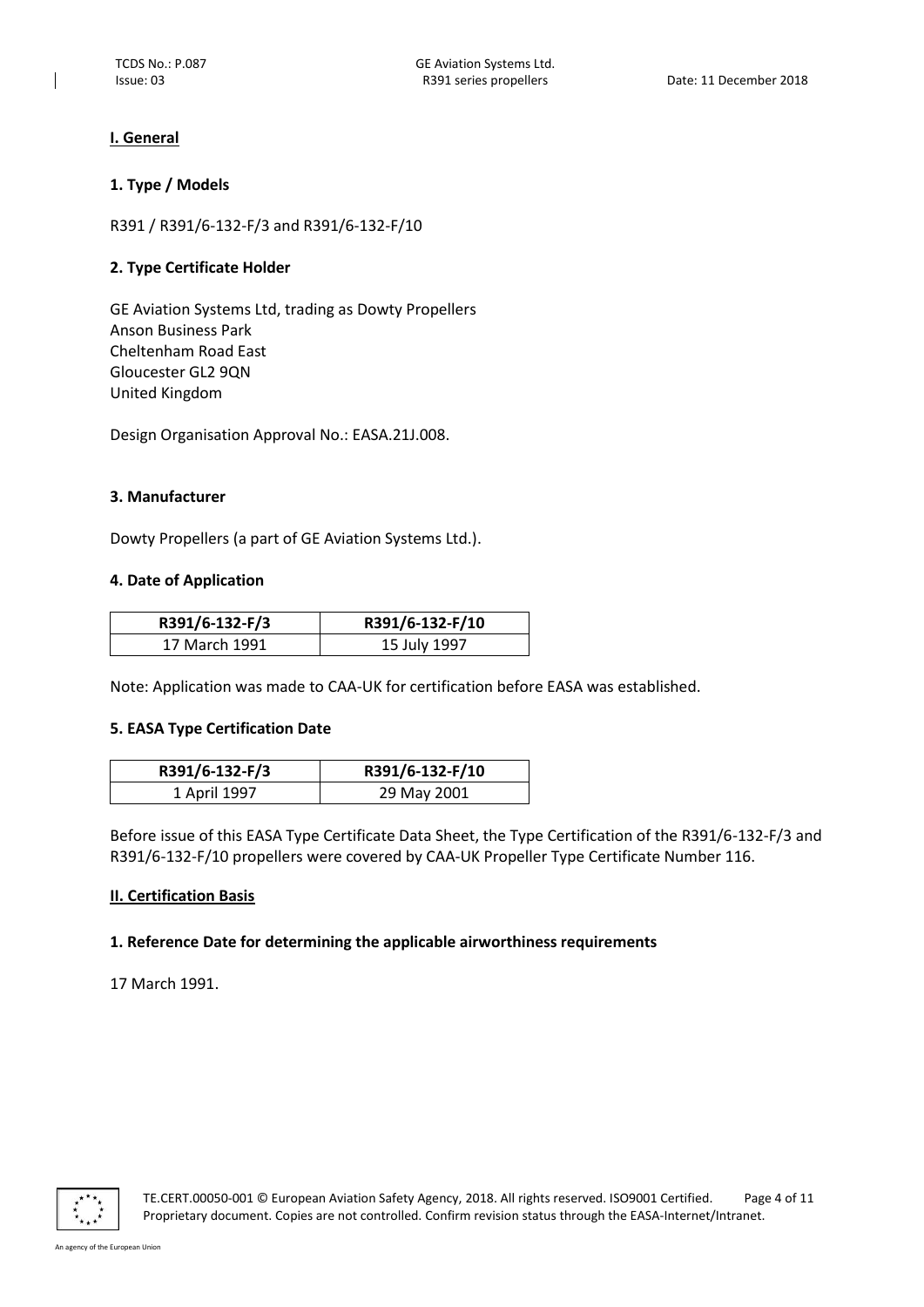# <span id="page-4-0"></span>**2. EASA Certification Basis**

# <span id="page-4-1"></span>**2.1. Airworthiness Standards**

| R391/6-132-F/3                       | R391/6-132-F/10                           |
|--------------------------------------|-------------------------------------------|
| JAR-P Change 7 dated 22 October      | JAR-P Change 7, dated 22 October 1987     |
| 1987 and special requirements of     | including Orange Paper P/96/1 effective 8 |
| CAA-UK letter of 12 April 1991 (ref. | August 1996 and special requirements of   |
| 9/216/1661/CAA11/PDG/1).             | CAA-UK letter of 14 July 1999 (ref.       |
|                                      | 9/80/Dowty/C27/CO1/1-A).                  |

# <span id="page-4-2"></span>**2.2. Special Conditions (SC)**

SC1 – Composite Blades

- SC2 The Failure Analysis
- SC3 Bird Strike
- SC4 Lightning Protection

# <span id="page-4-3"></span>**2.3. Equivalent Safety Findings (ESF)**

None.

# <span id="page-4-4"></span>**2.4. Deviations**

None.

# <span id="page-4-5"></span>**III. Technical Characteristics**

## <span id="page-4-6"></span>**1. Type Design Definition**

| <b>Design Definition</b> | <b>List of Parts</b>                      | <b>Equipment Set Drawing</b>                    |
|--------------------------|-------------------------------------------|-------------------------------------------------|
| R391/6-132-F/3 (C-130J)  | 697039001-015 or later<br>approved issues | 697055001 issue 15A or later<br>approved issues |
| R391/6-132-F/3 (LM-100J) | 697039001-380 or later<br>approved issues | 697055001 issue 15A or later<br>approved issues |
| R391/6-132-F/10          | 697091001-000 or later<br>approved issues | 697090001 issue 1C or later<br>approved issues  |

# <span id="page-4-7"></span>**2. Description**

The Propeller is a variable-pitch, constant-speeding, feathering, reversing type, using hydraulic control and counterweights, with six composite blades. Beta control provides manual pitch selection for aircraft braking and ground manoeuvring. An integrated, full authority, engine/propeller electronic control system is provided by the engine manufacturer. The propeller electronic control software meets the Level 'A' (critical) standard of EUROCAE ED12B / RTCA DO-178B.

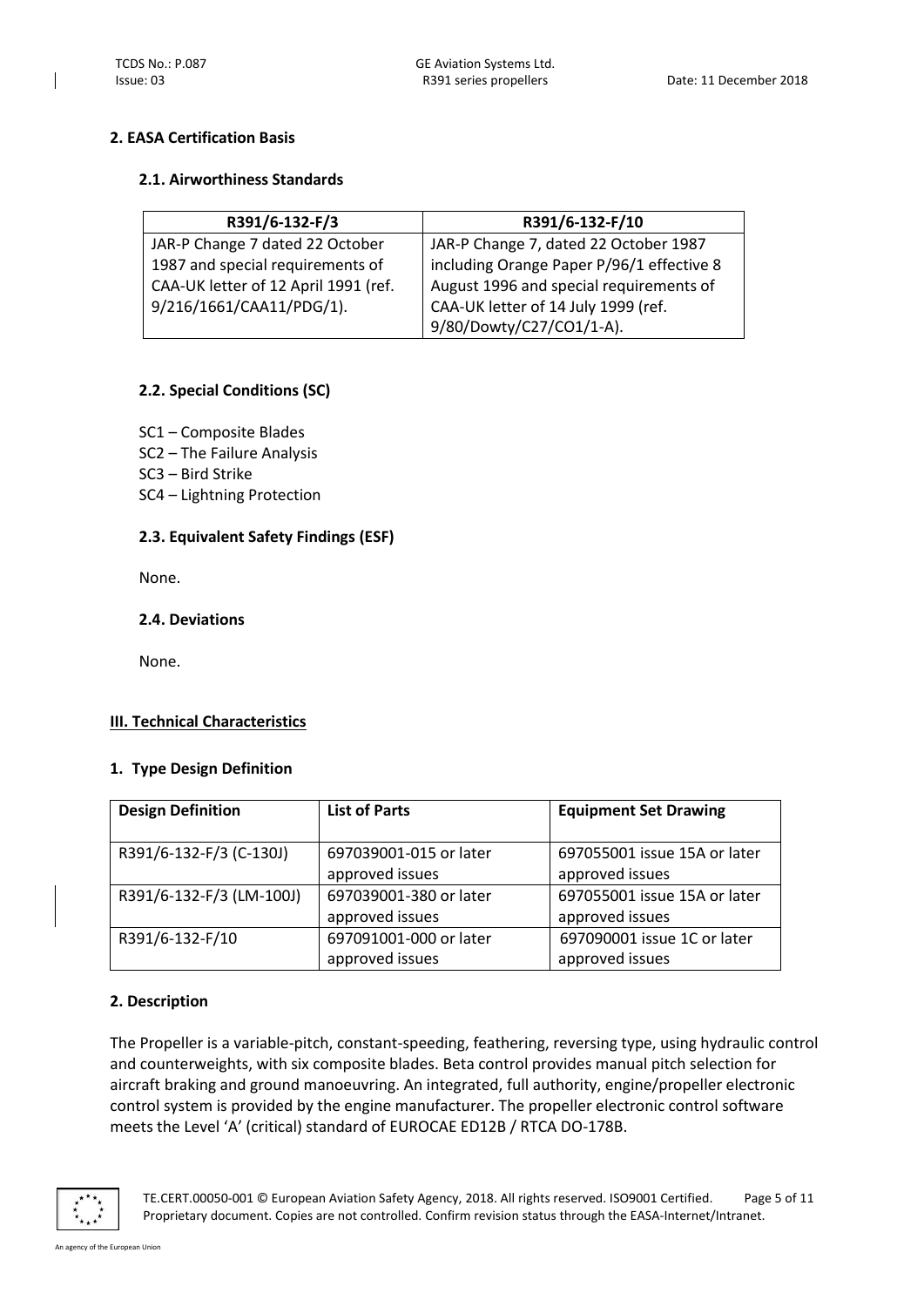The R391/6-132-F/3 Propeller must be installed in accordance with Propeller Maintenance Manual 1093 (C-130J) and 1113 (LM-100J). The R391/6-132-F/10 Propeller must be installed in accordance with Propeller Maintenance Manual 1097.

## <span id="page-5-0"></span>**3. Equipment**

3.1 The standard of the associated equipment approved for use with these propeller types is defined by the propeller equipment set drawing defined above and published in Propeller Maintenance Manuals as follows:

| Type Definition        | R391/6-132-F/3 | R391/6-132-F/10 |
|------------------------|----------------|-----------------|
| <b>PMM Publication</b> | 1093 and 1113  | 1097            |

# 3.2 The equipment set comprises the following LRUs:

| R391/6-132-F/3                      | R391/6-132-F/10                     |
|-------------------------------------|-------------------------------------|
| <b>Propeller Assembly</b>           | <b>Propeller Assembly</b>           |
| Spinner (de-iced and anti-iced)     | Spinner (de-iced and anti-iced)     |
| <b>Auxiliary Pump</b>               | <b>Auxiliary Pump</b>               |
| Overspeed Governor (OSG)            | Overspeed Governor (OSG)            |
| <b>Beta Tube Assembly</b>           | <b>Beta Tube Assembly</b>           |
| Pitch Control Unit (PCU)            | Pitch Control Unit (PCU)            |
| <b>Brush Block Bracket Assembly</b> | <b>Brush Block Bracket Assembly</b> |
| De-icing Timer Unit (DITU)          | De-icing Timer Unit (DITU)          |
| De-ice Harness                      |                                     |
| Propeller Control Harness #1        |                                     |
| Propeller Control Harness #2        |                                     |
| <b>Auxiliary Pump Harness</b>       |                                     |

3.3 FADEC software standard: See Section 7.

## <span id="page-5-1"></span>**4. Dimensions**

Propeller diameter: 411,5 cm

## <span id="page-5-2"></span>**5. Weight**

| R391/6-132-F/3                      | R391/6-132-F/10                     |
|-------------------------------------|-------------------------------------|
| Propeller complete with spinner     | Propeller complete with spinner     |
| 326 kg approximate (reference only) | 326 kg approximate (reference only) |



TE.CERT.00050-001 © European Aviation Safety Agency, 2018. All rights reserved. ISO9001 Certified. Page 6 of 11 Proprietary document. Copies are not controlled. Confirm revision status through the EASA-Internet/Intranet.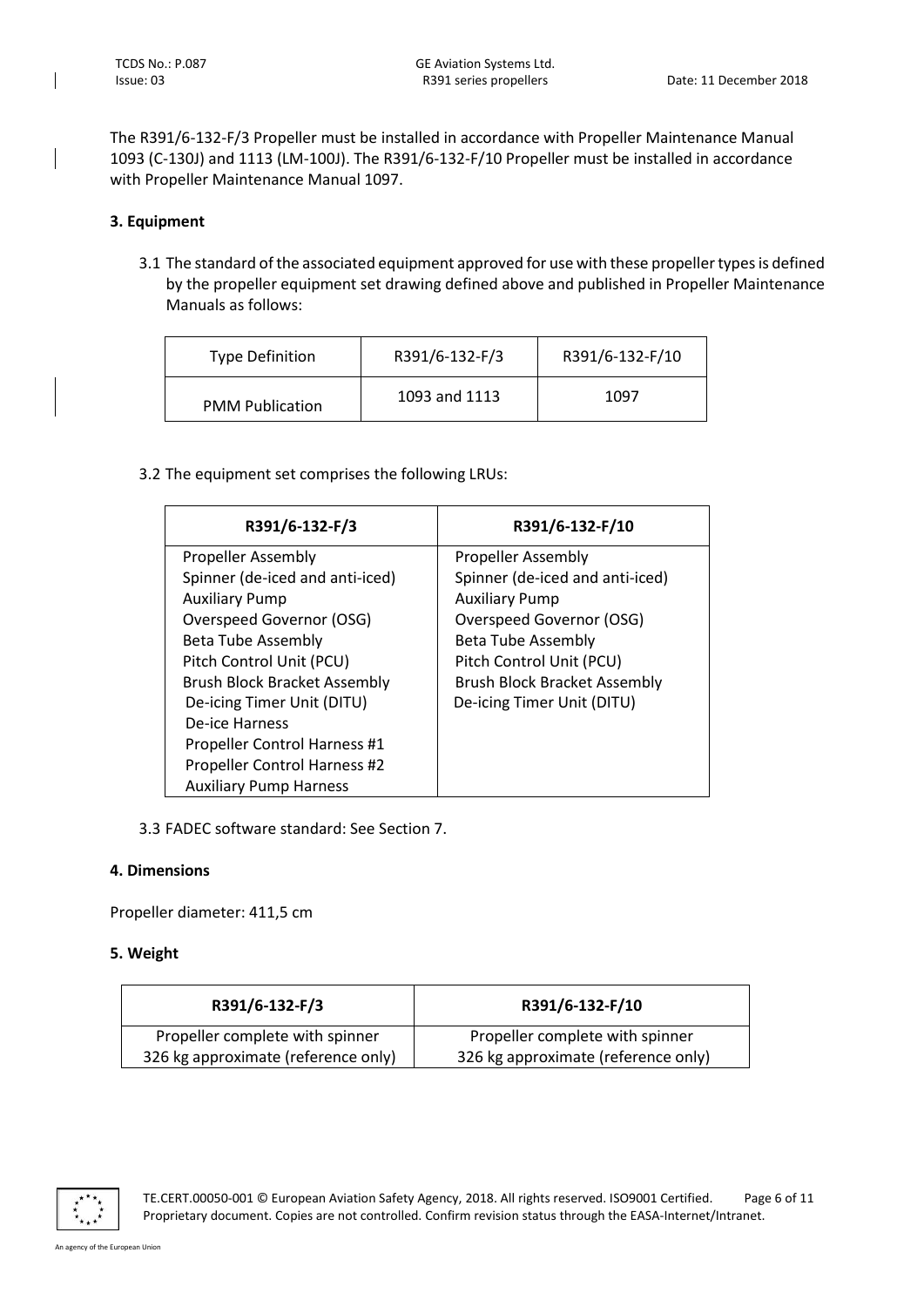## <span id="page-6-0"></span>**6. Hub / Blade Combinations**

| <b>Combinations</b>  | R391/6-132-F/3 (C-130J) | R391/6-132-F/3 (LM-100J) | R391/6-132-F/10     |
|----------------------|-------------------------|--------------------------|---------------------|
| <b>Blade Part No</b> | 697039275, or later     | 697040261-23, or later   | 697039294, or later |
| <b>Hub Part No</b>   | 697039259, or later     | 697040221, or later      | 697039293, or later |

# <span id="page-6-1"></span>**7. Control System**

7.1 Hydraulically-actuated blade pitch is controlled by the PCU, which is electronically controlled by the FADEC. The OSG, using flyweights in conjunction with blade counterweights, prevents propeller overspeed.

# 7.2 FADEC Software Standards

These are the original certification software standards. The equipment may be used with later approved software standards controlled in accordance with Rolls-Royce Corporation (R-RC) documents as follows:

| R391/6-132-F/3                  | R391/6-132-F/10                            |
|---------------------------------|--------------------------------------------|
| (R-RC) AE21D03V3                | (R-RC) 23074041                            |
| Software Accomplishment Summary | Software Accomplishment Summary            |
| (R-RC) EDR 16555                | (R-RC) EDR 19395                           |
| Software Configuration Index    | Software Configuration Index               |
| (R-RC) EDR 17435                | (TRW) J542/0025, Issue 1.3                 |
| Plan for Software Aspects of    | Plan for Software Aspects of Certification |
| Certification                   | (TRW) J542/0001, Issue 1                   |
| (R-RC) EDR 16655A               |                                            |

# 7.3 DITU Software Standards

These are the original certification software standards. The equipment may be used with later approved software standards controlled in accordance with Hispano-Suiza Canada (H-SC) documents as follows:

| R391/6-132-F/3                  | R391/6-132-F/10                            |
|---------------------------------|--------------------------------------------|
| (H-SC) 40555-519                | (H-SC) 34555-701                           |
| Software Accomplishment Summary | Software Accomplishment Summary            |
| (H-SC) 40019                    | (Dowty) C27J-00196                         |
| Software Configuration Index    | Software Configuration Index               |
| (H-SC) 40017                    | (Dowty) C27J-00197                         |
| Plan for Software Aspects of    | Plan for Software Aspects of Certification |
| Certification                   | (Dowty) C27J-00195                         |
| (H-SC) 40013                    |                                            |



TE.CERT.00050-001 © European Aviation Safety Agency, 2018. All rights reserved. ISO9001 Certified. Page 7 of 11 Proprietary document. Copies are not controlled. Confirm revision status through the EASA-Internet/Intranet.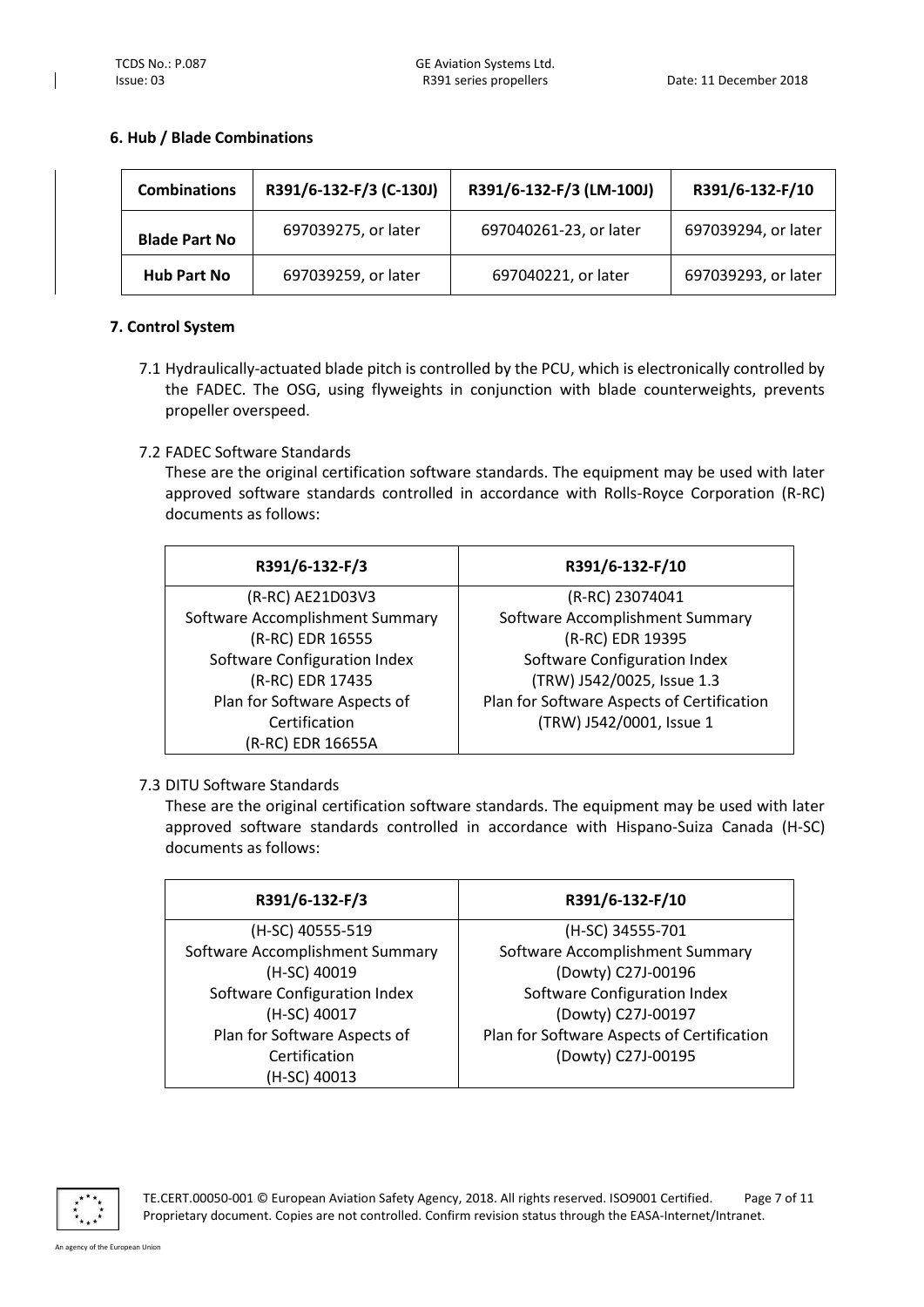## <span id="page-7-0"></span>**8. Adaptation to Engine**

Flange with 15 studs, attachment nuts and 3 dowels.

# <span id="page-7-1"></span>**9. Direction of Rotation**

<span id="page-7-2"></span>Rotation is right hand tractor (clockwise when viewed in the direction of flight).

## **IV. Operating Limitations**

Operation of the propeller system outside of the limitations stated below is prohibited unless permitted by revision of the aircraft flight manual.

# **1. Approved Installations**

The R391/6-132-F/3 propeller model is intended for use in Lockheed Martin C-130J Hercules (military aircraft) and Lockheed Martin LM-100J Hercules (civil aircraft). The R391/6-132-F/10 propeller model is intended for use in Alenia C-27J Spartan (military aircraft).

# **2. Maximum Take Off Power and Speed**

The following propeller speed information applies to both R391/6-132-F/3 and R391/6-132-F/10 propeller models: Take-off Propeller Speed (100%): 1020,7 rpm

# **3. Maximum Continuous Power and Speed**

The following propeller speed information applies to the both R391/6-132-F/3 and R391/6-132-F/10 propeller models: Maximum Propeller Continuous Speed: 1020.7 rpm

## **3.1 Overspeed**

| Maximum Propeller Transient Overspeed (112%):    | $1143$ rpm |
|--------------------------------------------------|------------|
| Maximum Propeller Continuous Overspeed (103.5%): | 1057 rpm   |

## **4. Propeller Pitch Angle**

The R391 propeller models have variable pitch capability. Pitch control is provided by a governor.

## <span id="page-7-3"></span>**4.1. Driving Power**

The following driving power and torque information, measured between engine and gearbox, applies to the both R391/6-132-F/3 and R391/6-132-F/10 propeller models:

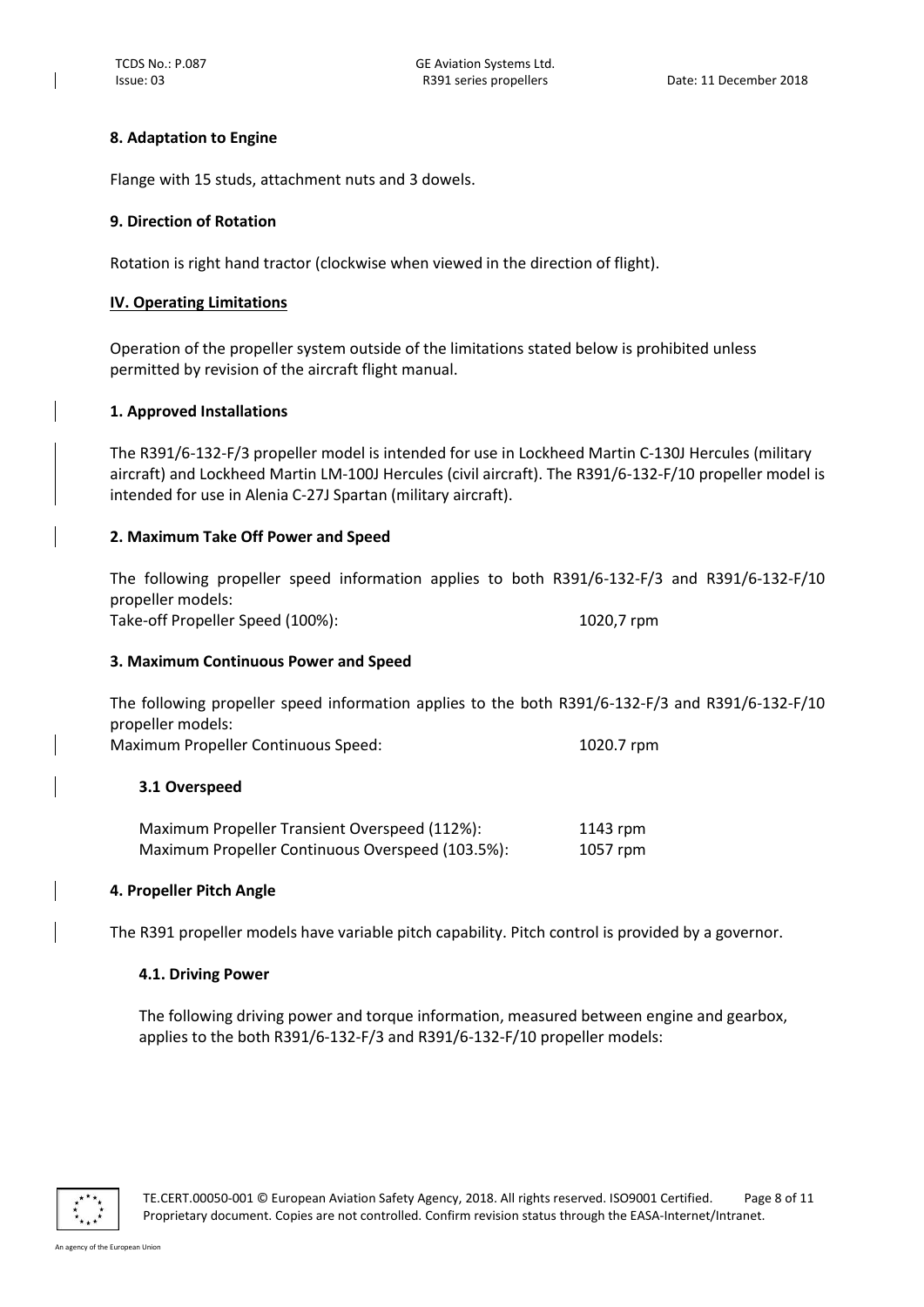# 4.1.1 Torque Limits:

| Take-off Engine Torque (100%)                      | 2348 Nm |
|----------------------------------------------------|---------|
| Maximum Continuous Engine Torque (100%)            | 2348 Nm |
| Maximum Permitted Transient Engine Torque (111.6%) | 2621 Nm |

# 4.1.2 Power Limits:

| Take-off Engine Power (100%)           | 3509 kW |
|----------------------------------------|---------|
| Maximum Continuous Engine Power (100%) | 3509 kW |

# <span id="page-8-0"></span>**4.2. Cross-Wind Limitations**

The cross-wind ground and flight limitations are as stated in the Propeller Operating Limitations, (as declared in Propeller Maintenance Manual 1093 and 1113 for the R391/6-132-F/3 propeller and Propeller Maintenance Manual 1097 for the R391/6-132-F/10 propeller, and stated in the applicable Aircraft Flight Manual.

# <span id="page-8-1"></span>**V. Operating and Service Instructions**

Instructions and information on unit Description, Operation, Fault Isolation, Servicing, Removal/Installation, Adjustment Test, Cleaning/Painting and Repairs are covered in Propeller Maintenance Manual 1093 (C-130J) and 1113 (LM-100J) for the R391/6-132-F/3 propeller and Propeller Maintenance Manual 1097 for the R391/6-132-F/10 propeller.

Assembly / disassembly are covered in the following Component Maintenance Manuals (CMM):

|                                                | <b>CMM CHAPTER NUMBERS</b>   |                               |                 |
|------------------------------------------------|------------------------------|-------------------------------|-----------------|
| <b>COMPONENT MAINTENANCE</b><br><b>MANUALS</b> | R391/6-132-F/3<br>$(C-130J)$ | R391/6-132-F/3<br>$(LM-100J)$ | R391/6-132-F/10 |
| Propeller                                      | 61-10-43                     | 61-10-75                      | 61-10-51        |
| Spinner                                        | 61-10-44                     | 61-10-44                      | 61-10-52        |
| <b>Beta Tubes</b>                              | 61-20-45                     | 61-20-45                      | 61-20-50        |
| <b>Pitch Control Unit</b>                      | 61-20-42                     | 61-20-42                      | 61-20-51        |
| <b>Overspeed Governor</b>                      | $61 - 20 - 43$               | $61 - 20 - 43$                | 61-20-52        |
| <b>Auxiliary Pump</b>                          | 61-20-44                     | 61-20-44                      | 61-20-53        |
| <b>Brush Block Bracket Unit</b>                | 30-60-03                     | 30-60-03                      | 30-60-07        |
| De-icer Timer Unit                             | 30-60-04                     | 30-60-04                      | 30-60-06        |



TE.CERT.00050-001 © European Aviation Safety Agency, 2018. All rights reserved. ISO9001 Certified. Page 9 of 11 Proprietary document. Copies are not controlled. Confirm revision status through the EASA-Internet/Intranet.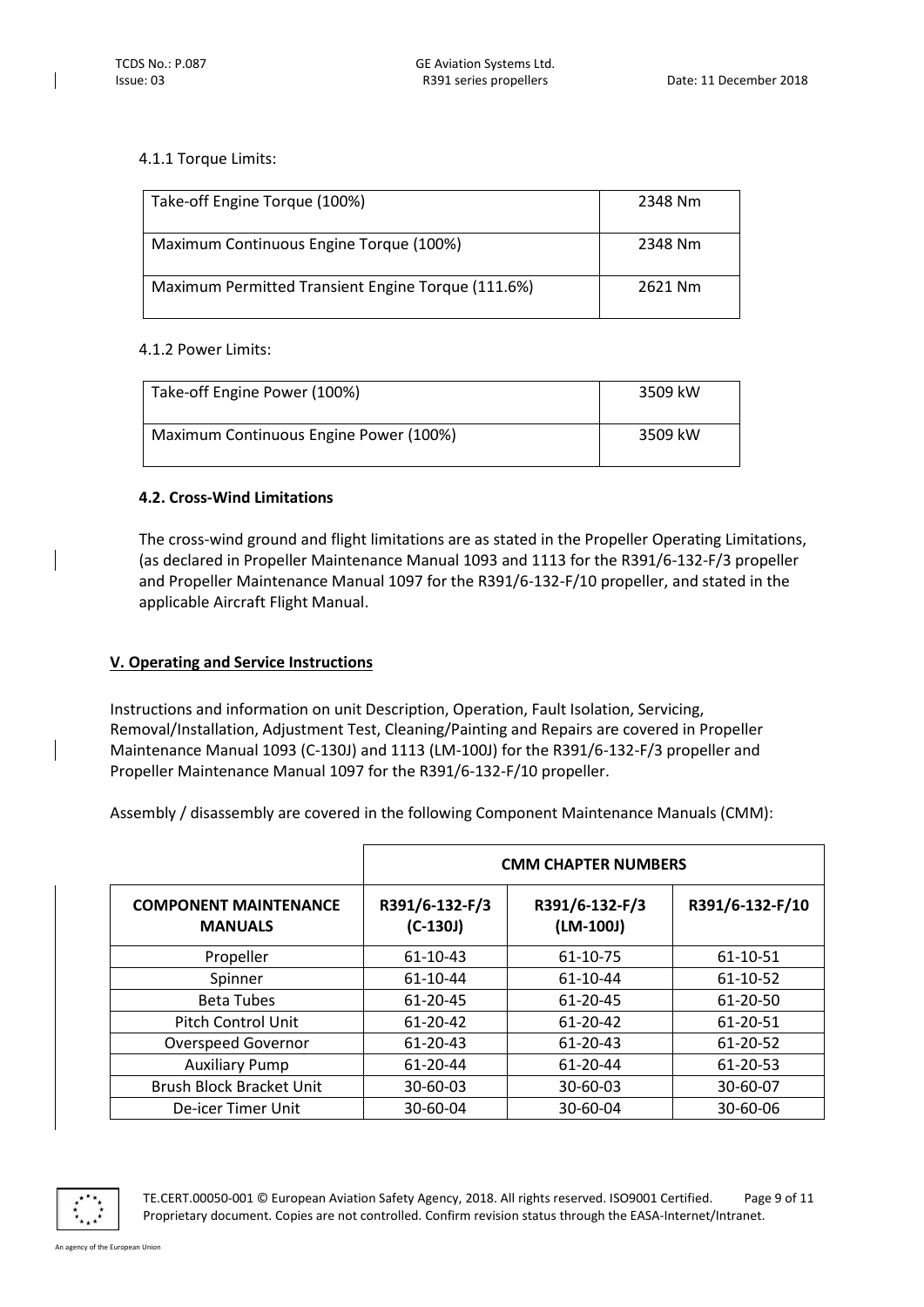#### <span id="page-9-0"></span>**VI. Notes**

- 1. The propeller approval does not consider compliance with the aircraft de-icing requirements.
- 2. Component life limitations are specified in the approved Airworthiness Limitations section of the Propeller Maintenance Manual.
- 3. Mandatory Propeller inspections are specified in the Airworthiness Limitations section of the Propeller Maintenance Manual.
- 4. The Propeller restoration time and calendar life are specified in the Airworthiness Limitations section of the Propeller Maintenance Manual.
- 5. The hydraulic fluids for use in the propeller and its control system are specified in the Airworthiness Limitations section of the Propeller Maintenance Manual.
- 6. The propeller and its control system are approved with an overspeed 'get-home' capability to cater for propeller control malfunctions (see 'Operational Limits', Maximum Continuous Propeller Overspeed).
- 7. Propellers and propeller equipment covered by this TCDS that have been in use with an operator not controlled by a civil Airworthiness Authority (this naturally includes military use) may only be converted for civil use with the written approval of Dowty Propellers. This approval is necessary because parts may have been operated beyond the operational limits approved by EASA. Before a Certificate of Airworthiness is issued for an aircraft, to which a converted Dowty propeller or propeller equipment is installed, an EASA Form 1 must be issued. This requires the application of Dowty Propellers Alert Service Bulletins C130J-61-89 for the R391/6-132-F/3 propeller and C27J-61-37 for the R391/6-132-F/10 propeller, covering conversion to civil use.

------------------------------------------------------------------------------------